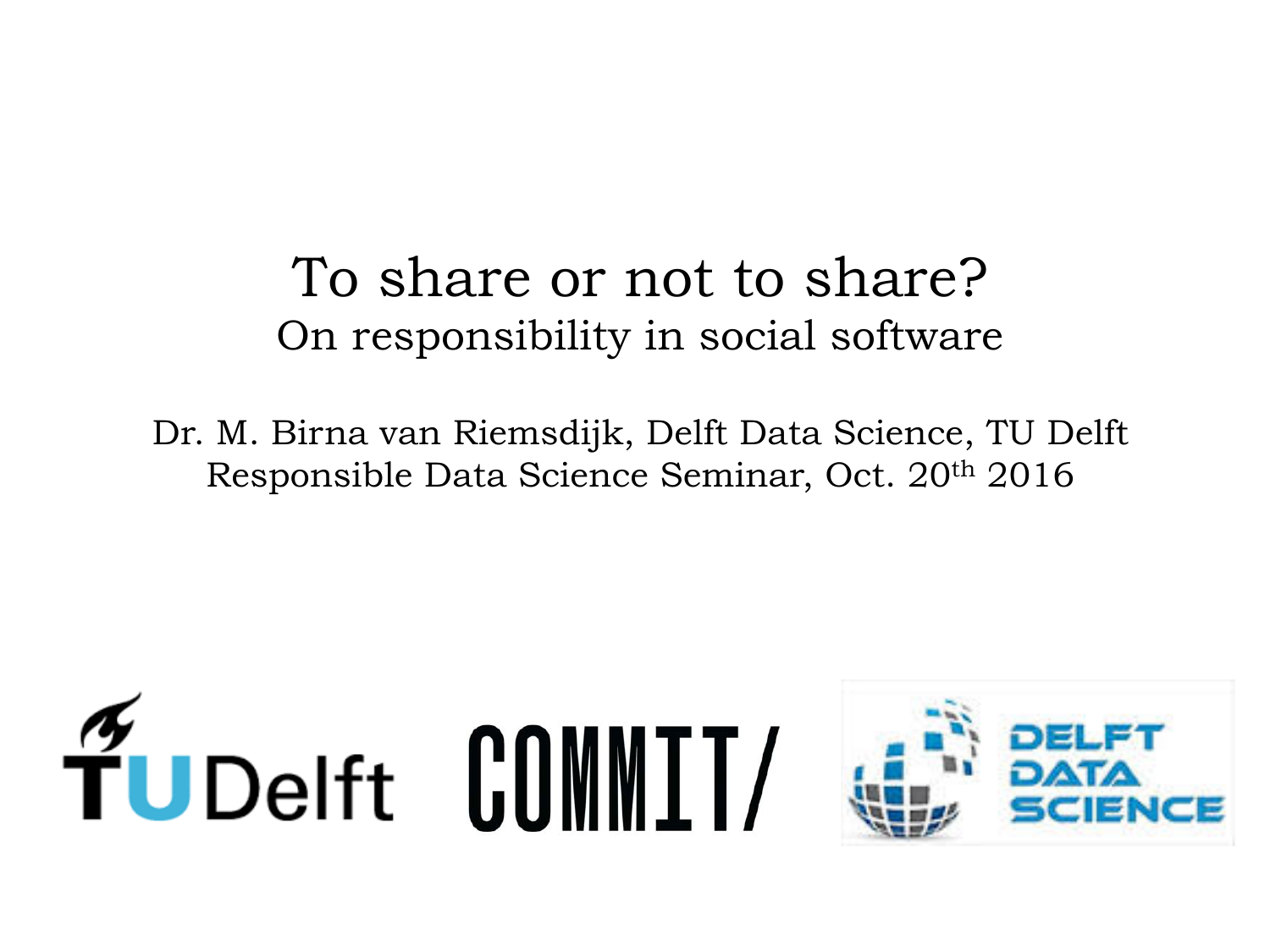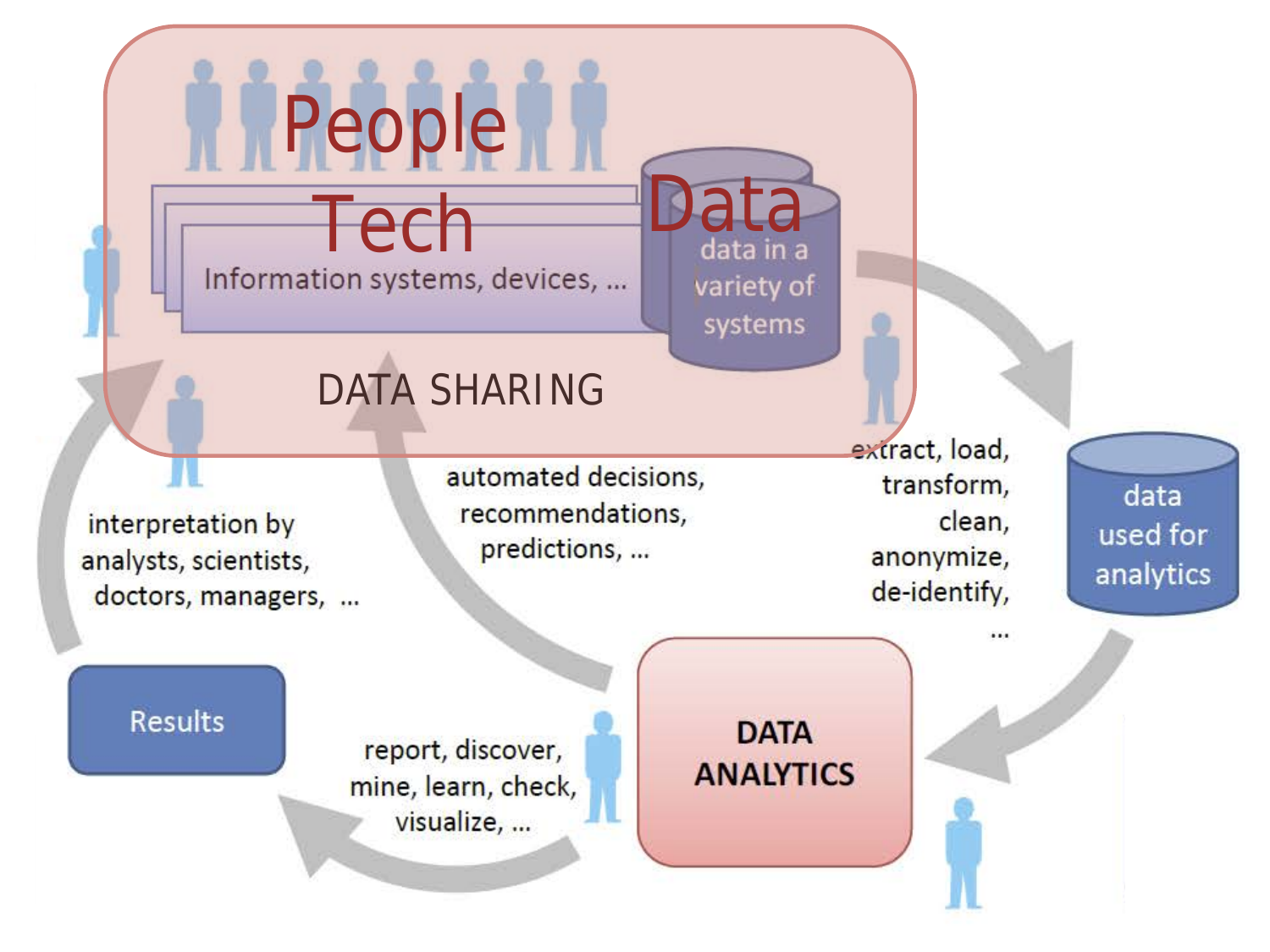## Location sharing in family life (1)





# **Responsibility and Privacy — Ethical Aspects of Using GPS to Track Children**

Jessica Nihlén Fahlquist Philosophy Section, Delft University of Technology, Delft, The Netherlands



24/7 monitoring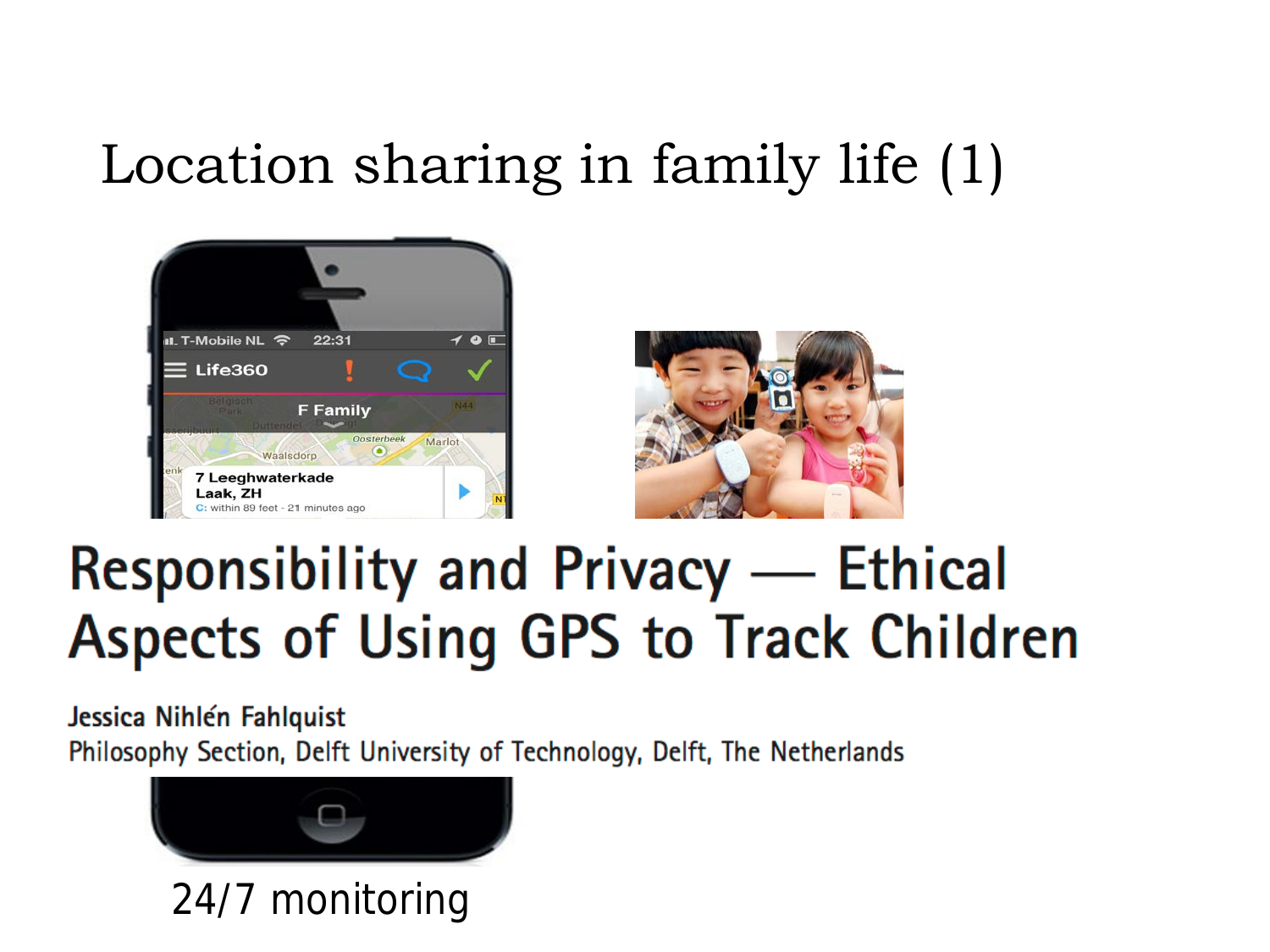## Location sharing in family life (2)



# **Responsibility and P Aspects of Using GP**

Jessica Nihlén Fahlquist Philosophy Section, Delft University of Techno



24/7 monitoring



P.-P. Verbeek, 2014: The question is not whether we say "yes" or "no" to technology, but *how* we shape and use it.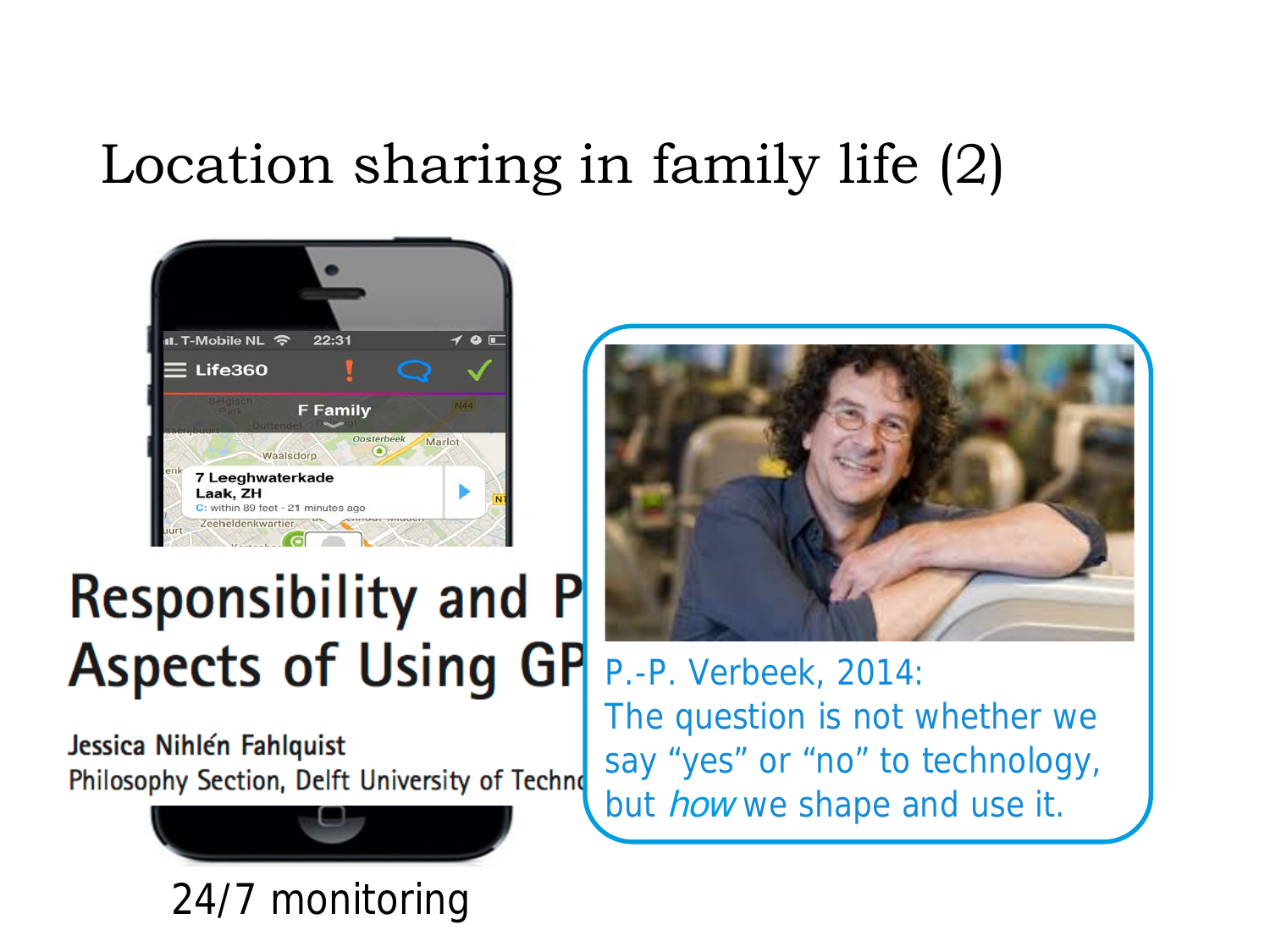# Responsibility in social software: understanding social context

# **PRIVACY** IN CONTEXT

Technology, Policy, and the Integrity of Social Life

#### **HELEN NISSENBAUM**



Contextual integrity:

- information ought to be distributed and protected according to norms governing distinct social contexts
- "the ideal is flexibility in how [systems] are adapted to particular [social] contexts so the flow of information may be tailored according to […] norms"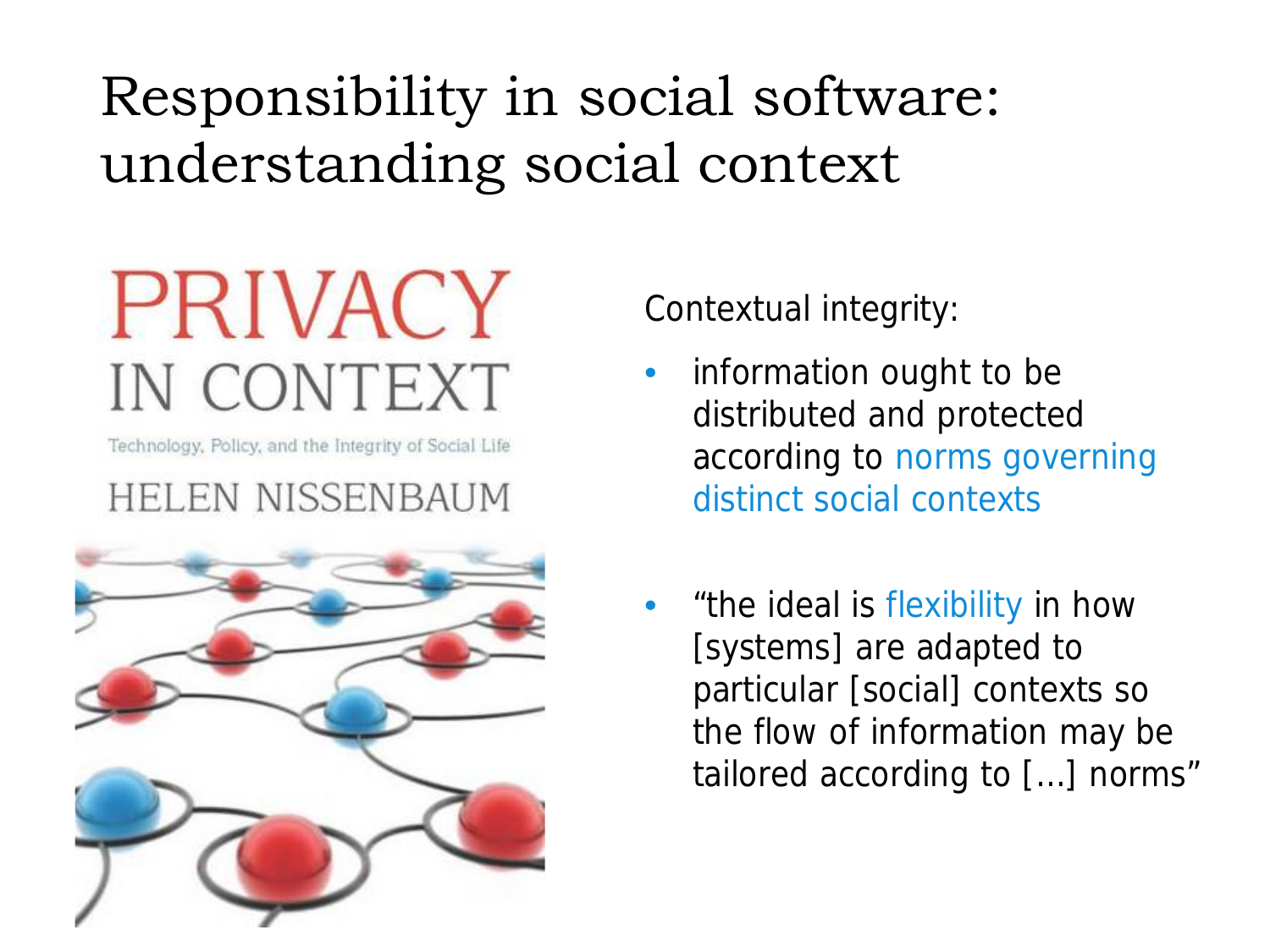#### Commitments about location sharing (1) Kayal, Brinkman, Neerincx, Van Riemsdijk



# COMMIT/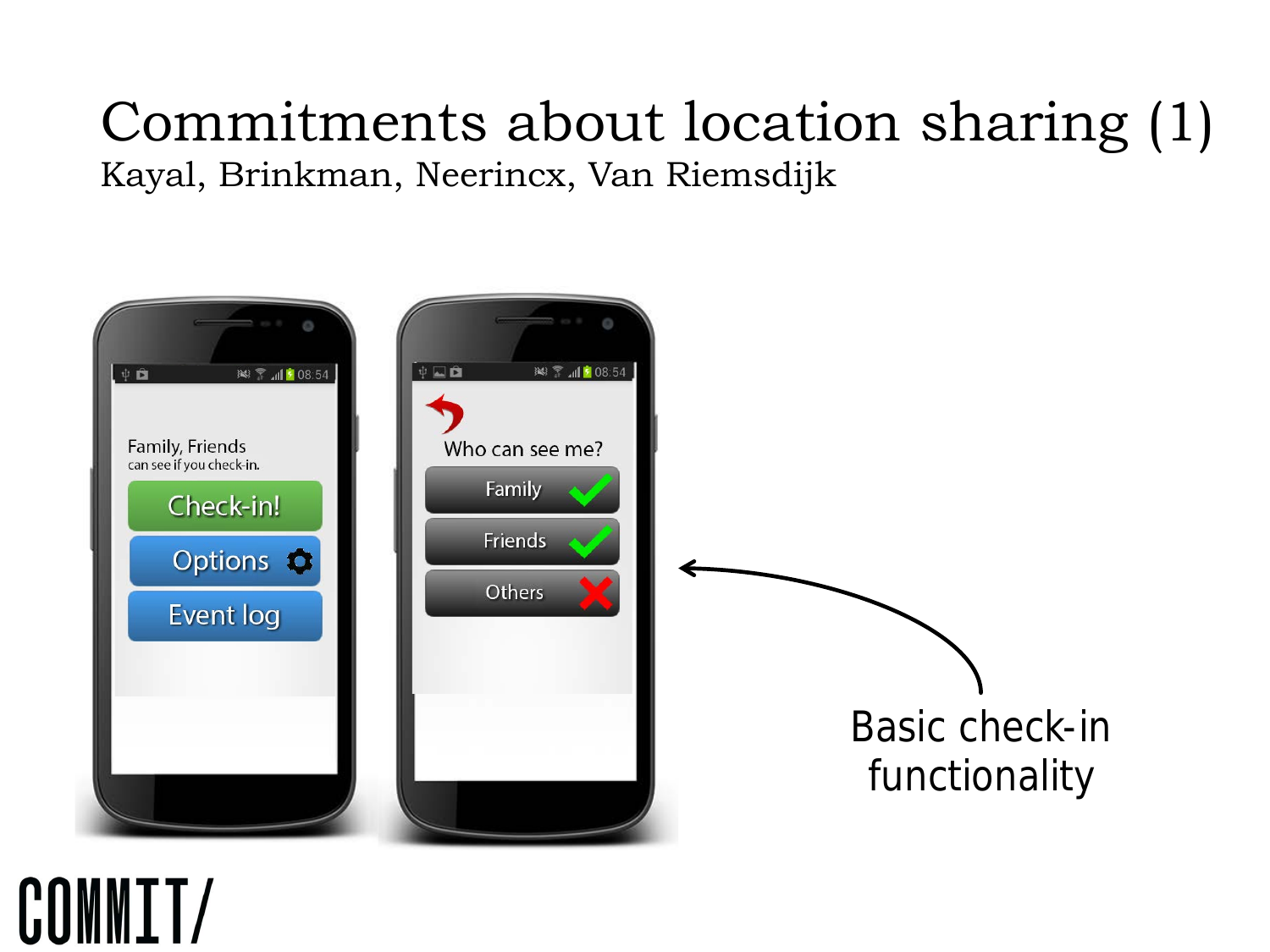#### Commitments about location sharing (2) Kayal, Brinkman, Neerincx, Van Riemsdijk



# COMMIT/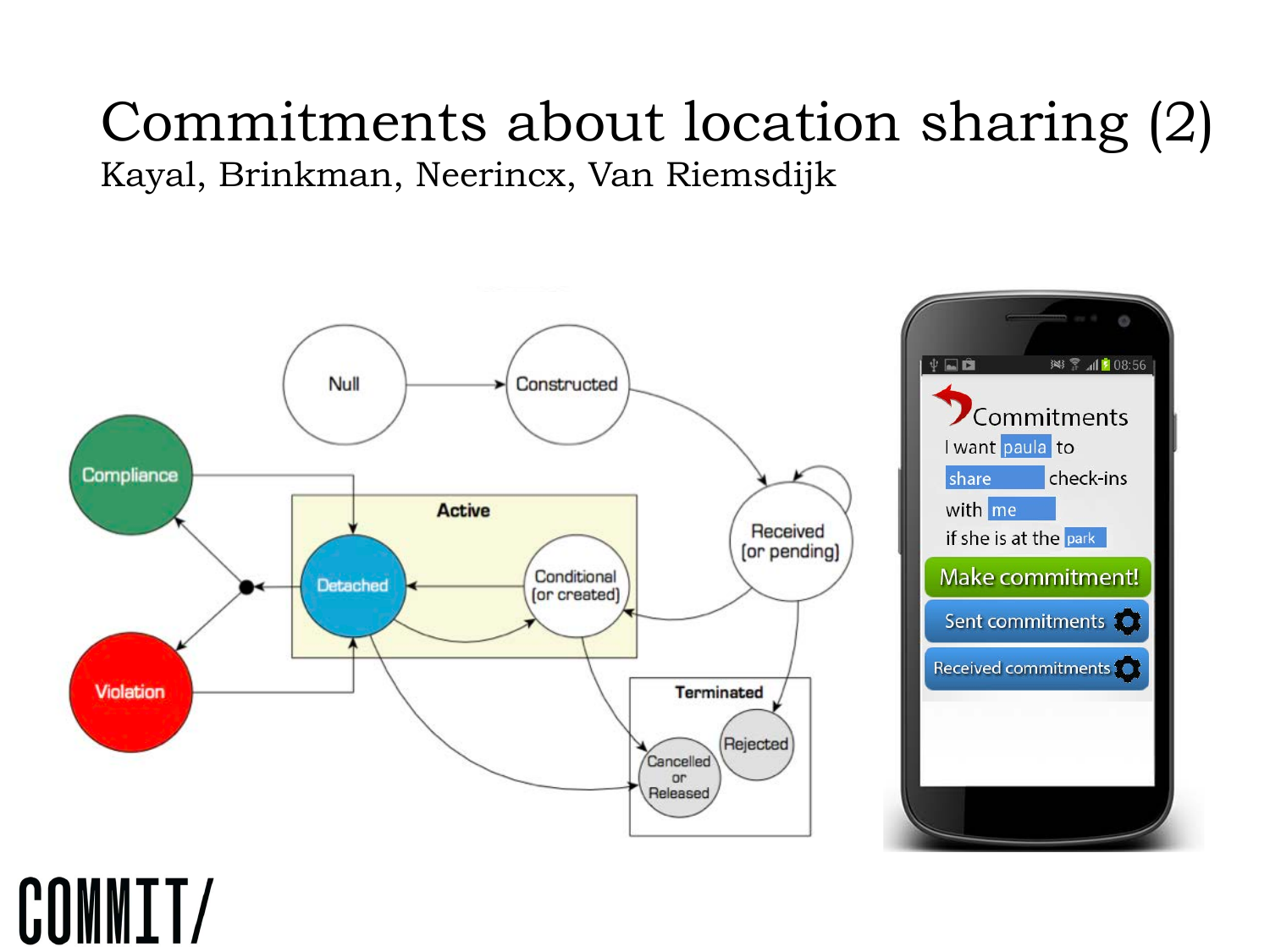# Improved support for user values with social commitments (SC) (n=34)

|                        | M(SD)            |              |
|------------------------|------------------|--------------|
|                        | <b>WithoutSC</b> | WithSC       |
| Friendship             | 6.8(1.7)         | $7.4(1.4)$ * |
| Independence           | 6.2(1.4)         | $6.6(1.5)*$  |
| <b>Family security</b> |                  |              |
| FamSec 1               | 6.0(2.6)         | 6.5(2.9)     |
| FamSec 2               | 8.0(2.0)         | 7.5(2.6)     |

*Note*: \*  $p < .05$ , \*\*  $p < .01$ 

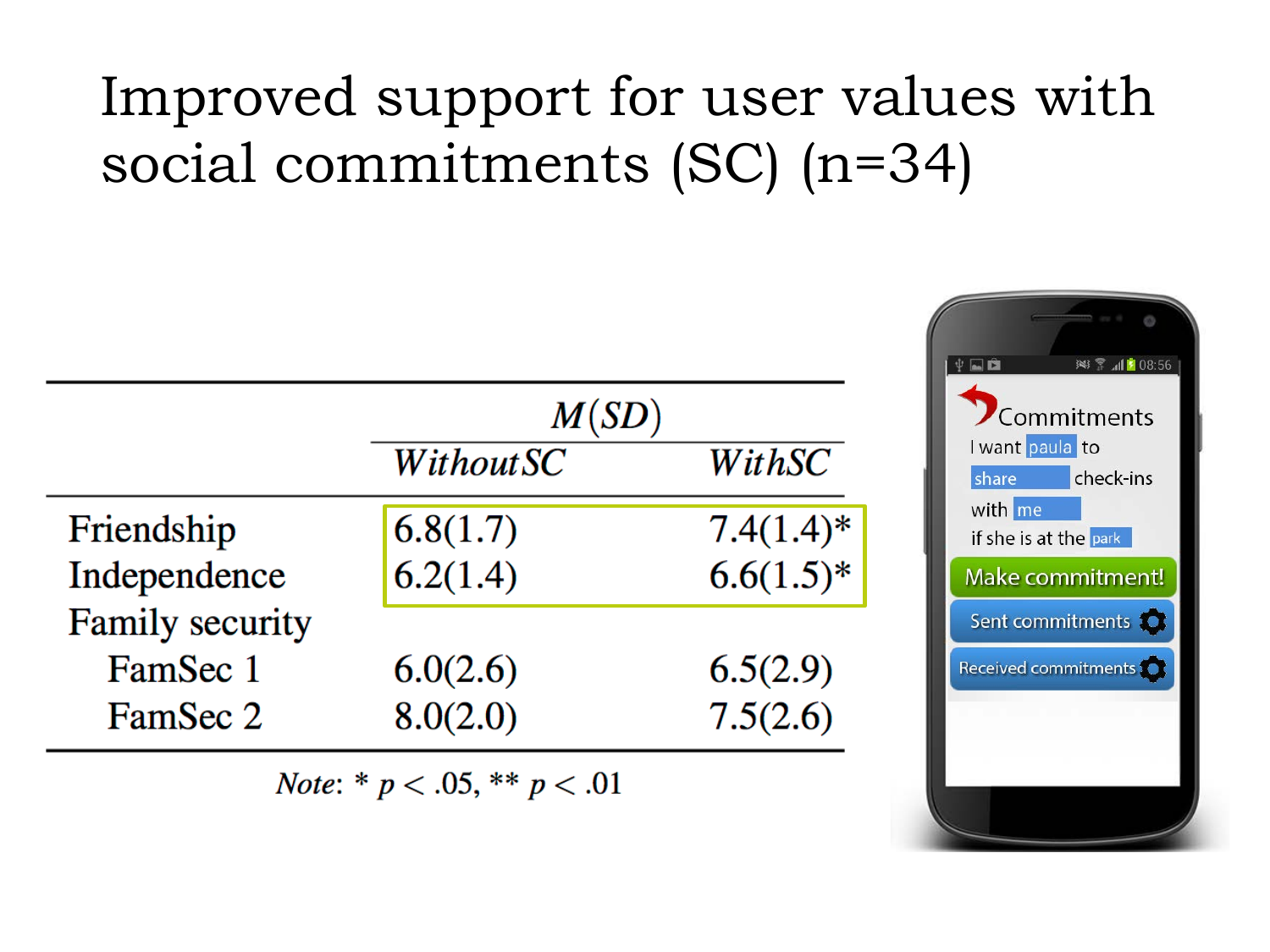### Value-based automatic conflict resolution (n=396)

|                    | estM0     | estM1     | estM2.1   | estM2.2   | estM2.3   | estM3.1     | estM3.2   | estM3.3   |
|--------------------|-----------|-----------|-----------|-----------|-----------|-------------|-----------|-----------|
| Intercept          | $0.655**$ | $0.526**$ | $0.658**$ | $0.653**$ | $0.657**$ | $0.541**$   | $0.550**$ | $0.556**$ |
| Norm type          |           | $0.247**$ |           |           |           | $0.226**$   | $0.201**$ | $0.198**$ |
| Pred <sub>FP</sub> |           |           |           |           |           |             |           |           |
| $Find_{FP}$        |           |           | $0.001**$ |           | $0.001**$ | $0.001*$    |           | $0.001*$  |
| $Priv_{FP}$        |           |           | 0.000     |           | 0.000     | $-0.001$    |           | 0.000     |
| $Saf_{FP}$         |           |           | $0.002**$ |           | 0.001     | $0.001*$    |           | 0.000     |
| $Ind_{FP}$         |           |           | 0.000     |           | 0.000     | 0.000       |           | 0.000     |
| $Res_{FP}$         |           |           | 0.001     |           | 0.000     | 0.000       |           | 0.000     |
| $Pred_{SP}$        |           |           |           |           |           |             |           |           |
| $Frid_{SP}$        |           |           |           | 0.001     | 0.000     |             | 0.001     | 0.000     |
| Privsp             |           |           |           | 0.000     | 0.000     |             | $-0.001$  | $-0.001$  |
| $Saf_{SP}$         |           |           |           | $0.004**$ | $0.003**$ |             | $0.002**$ | $0.002*$  |
| $Ind_{SP}$         |           |           |           | 0.001     | 0.001     |             | 0.000     | 0.000     |
| $Res_{SP}$         |           |           |           | $0.003*$  | $0.003*$  |             | 0.001     | 0.001     |
| $\%_{ Prediction}$ | 68.4      | 77.6      | 72.3      | 74.4      | 75.1      | 77.8        | 77.0      | 77.9      |
|                    |           | norm      |           |           |           |             |           |           |
|                    | order     |           |           |           |           |             |           |           |
|                    |           | type      | values    |           |           | combination |           |           |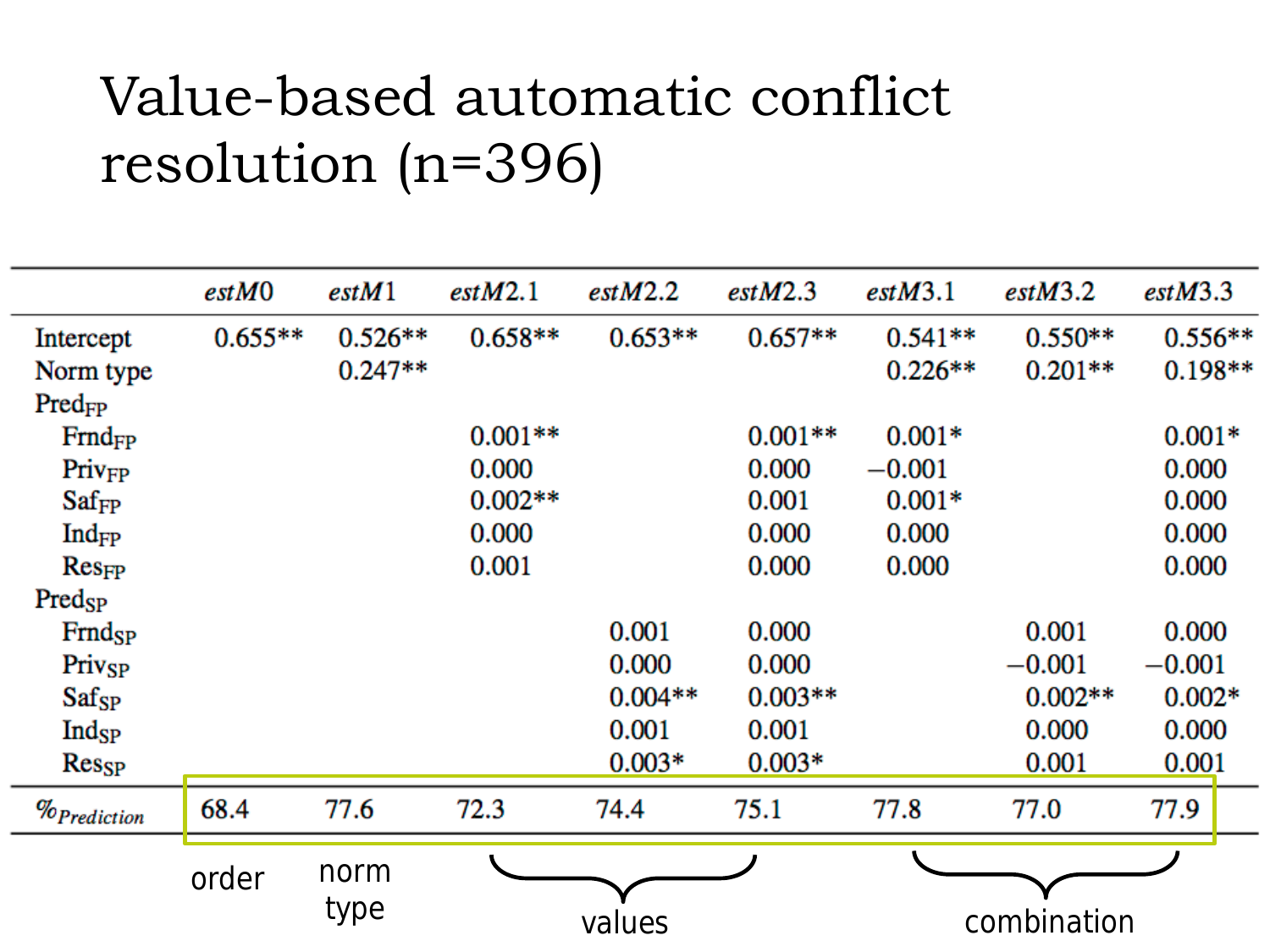#### Formal analysis of norm compliance Van Riemsdijk, Dennis, Fisher, Hindriks (AAMAS'13,'15)



DEFINITION 11. (Normative State in Conflict) Let  $N$  be a set of norms, T be a transition function, and  $n = \langle s, aux, a \rangle$  a normative state, and let pnf =  $\langle s', aux', A \rangle$  be a PNF of n wrt. N.

- We say that pnf is in practical conflict with  $T$  iff there is an action a such that done(a)  $\in$  A and there is no done(a)  $\in$  $A: \mathcal{T}(a,s) = s'.$
- We say that pnf is in normative conflict iff  $\exists a, b : a \neq b$ and done(a), done(b)  $\in$  A (obligation conflict), or  $\exists a$ :  $done(a), \neg done(a) \in A$  (prohibition conflict).

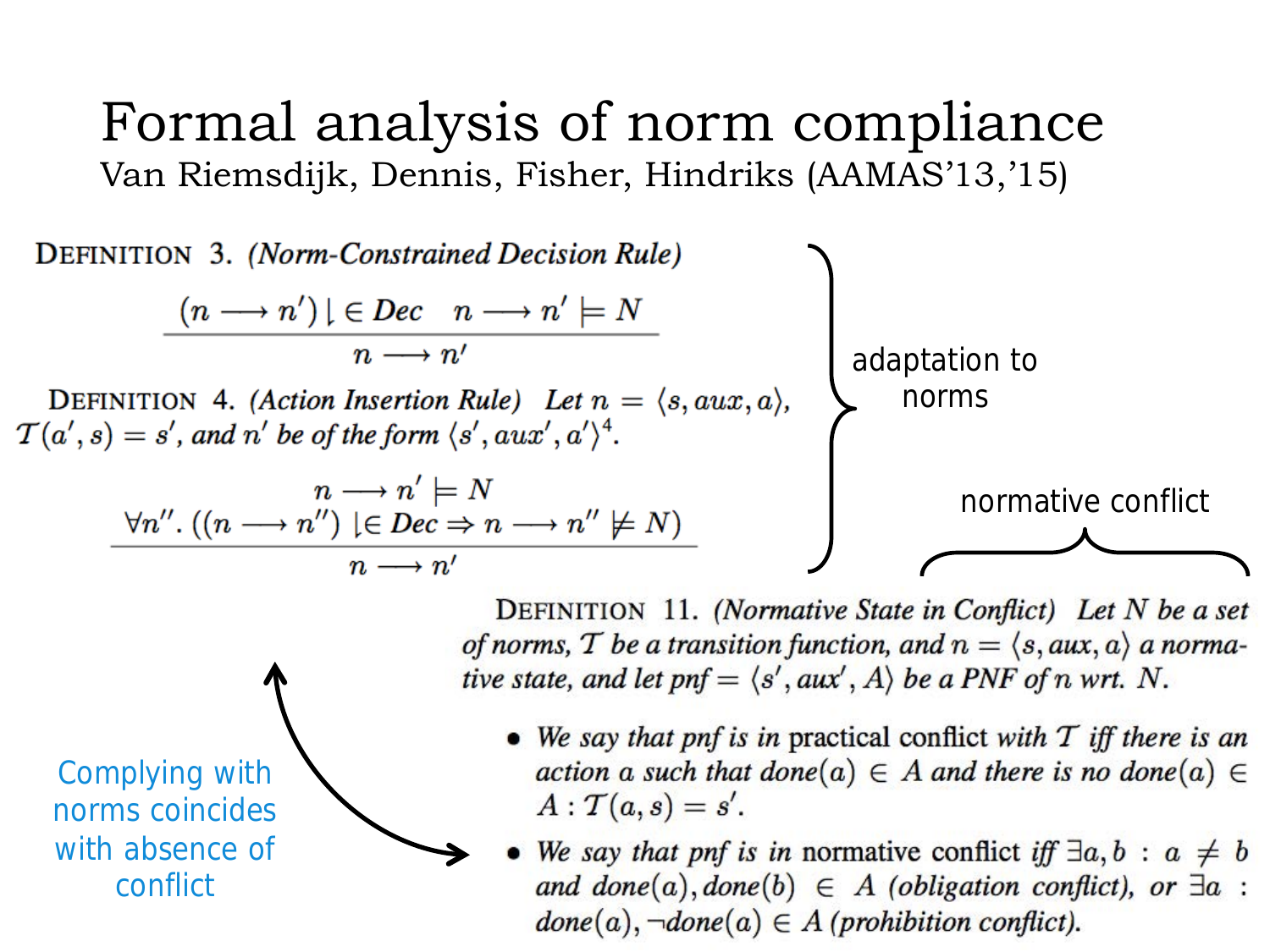#### Human experience

- What does it mean to feel safe with the technology?
- How does the software affect relations between people?

#### Context awareness

- How to obtain norms from the social context at run-time? Cf. process mining
- Besides values, which other (social) contextual information can be used to resolve normative conflicts?

#### Normative reasoning

- What if the software cannot comply with a norm, e.g., due to external circumstances?
- How to anticipate potential non-compliance and prevent it?
- How to determine at run-time to what extent normcompliance can be guaranteed?
- Responsible Data Science Seminar October 2016 11 • How does scale come into play?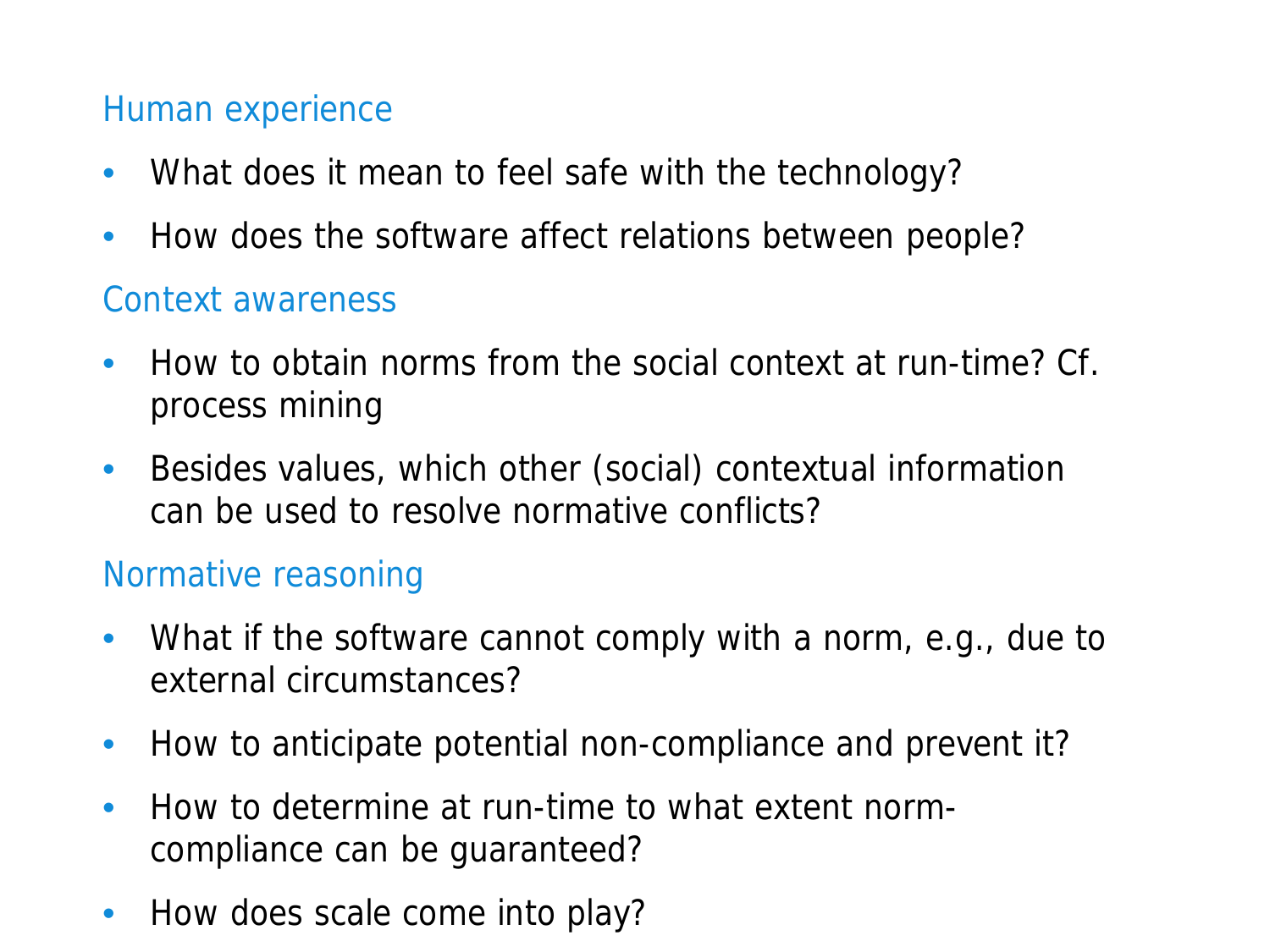